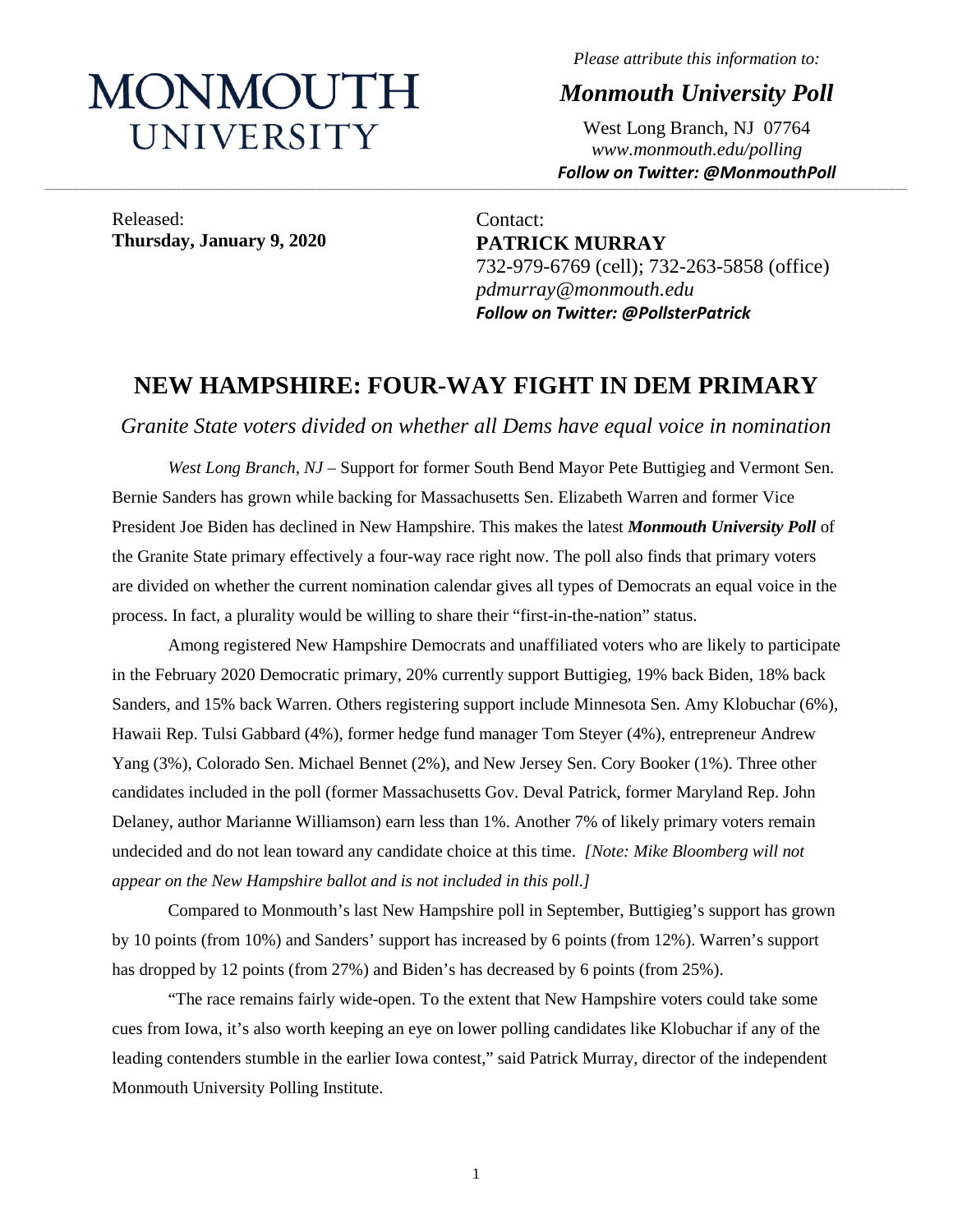Self-described liberals divide their preference among Sanders (26%), Warren (24%), Buttigieg (16%), and Biden (16%). Self-described moderates and conservatives are split between Buttigieg (25%) and Biden (22%). Sanders gets 10% and Warren gets 7% support among non-liberals, placing them at about the same level as Klobuchar (9%), Gabbard (7%), and Steyer (6%) with this bloc.

Among voters under the age of 50, Sanders leads (26%), followed by Buttigieg (17%), Warren (16%) and Biden (15%). Among voters age 65 and over, the battle is between Biden (27%) and Buttigieg (20%), with double-digit backing for Warren (16%) and Sanders (14%) as well.

With the race still in flux, Monmouth analysts ran a variety of different likely voter models in addition to the benchmark results reported in this release. A model that increases the share of lower propensity voters shows Biden, Buttigieg, and Sanders each with 19% support, Warren with 15%, Klobuchar and Gabbard with 5% each, and Steyer and Yang with 4% each. A model that gives more weight to traditional primary voters shows Buttigieg with 23% support, Biden with 20%, Sanders with 16%, Warren with 15%, Klobuchar with 7%, and Gabbard with 4%.

The Monmouth poll also asked New Hampshire voters who they would back if the nomination race came down to just a few candidates by the time of the state's February  $11<sup>th</sup>$  primary. No single candidate emerges as a presumptive front-runner in a scenario involving just the four candidates who lead in the poll right now. Biden's vote share grows by 5 points to 24%, Buttigieg increases 3 points to 23%, Sanders increases 3 points to 21%, and Warren increases 3 points to 18%. Another 5% – half of whom are Gabbard supporters – say they will not vote for any of these candidates in a four-way race.

"There appears to be no natural heir if the field winnows before New Hampshire. Supporters of lower polling candidates tend to disperse fairly evenly among the top contenders," said Murray.

| <b>2020 DEMOCRATIC FIELD</b><br><b>NEW HAMPSHIRE PARTY VOTER OPINION</b> |       |       |       |  |  |  |  |  |
|--------------------------------------------------------------------------|-------|-------|-------|--|--|--|--|--|
| Net Rating (favorable - unfavorable)                                     |       |       |       |  |  |  |  |  |
| Jan '20<br>Sept '19<br>May '19                                           |       |       |       |  |  |  |  |  |
| <b>Bernie Sanders</b>                                                    | +46   | $+35$ | $+54$ |  |  |  |  |  |
| Pete Buttigieg                                                           | $+45$ | $+50$ | $+47$ |  |  |  |  |  |
| Elizabeth Warren                                                         | $+37$ | $+55$ | $+39$ |  |  |  |  |  |
| Andrew Yang                                                              | $+35$ | $+5$  | $-3$  |  |  |  |  |  |
| Joe Biden                                                                | $+33$ | $+42$ | $+65$ |  |  |  |  |  |
| Amy Klobuchar                                                            | $+31$ | $+22$ | $+33$ |  |  |  |  |  |
| Cory Booker                                                              | $+24$ | $+31$ | $+42$ |  |  |  |  |  |
| <b>Tom Steyer</b>                                                        | $+15$ | $+10$ | n/a   |  |  |  |  |  |
| Deval Patrick                                                            | $-5$  | n/a   | n/a   |  |  |  |  |  |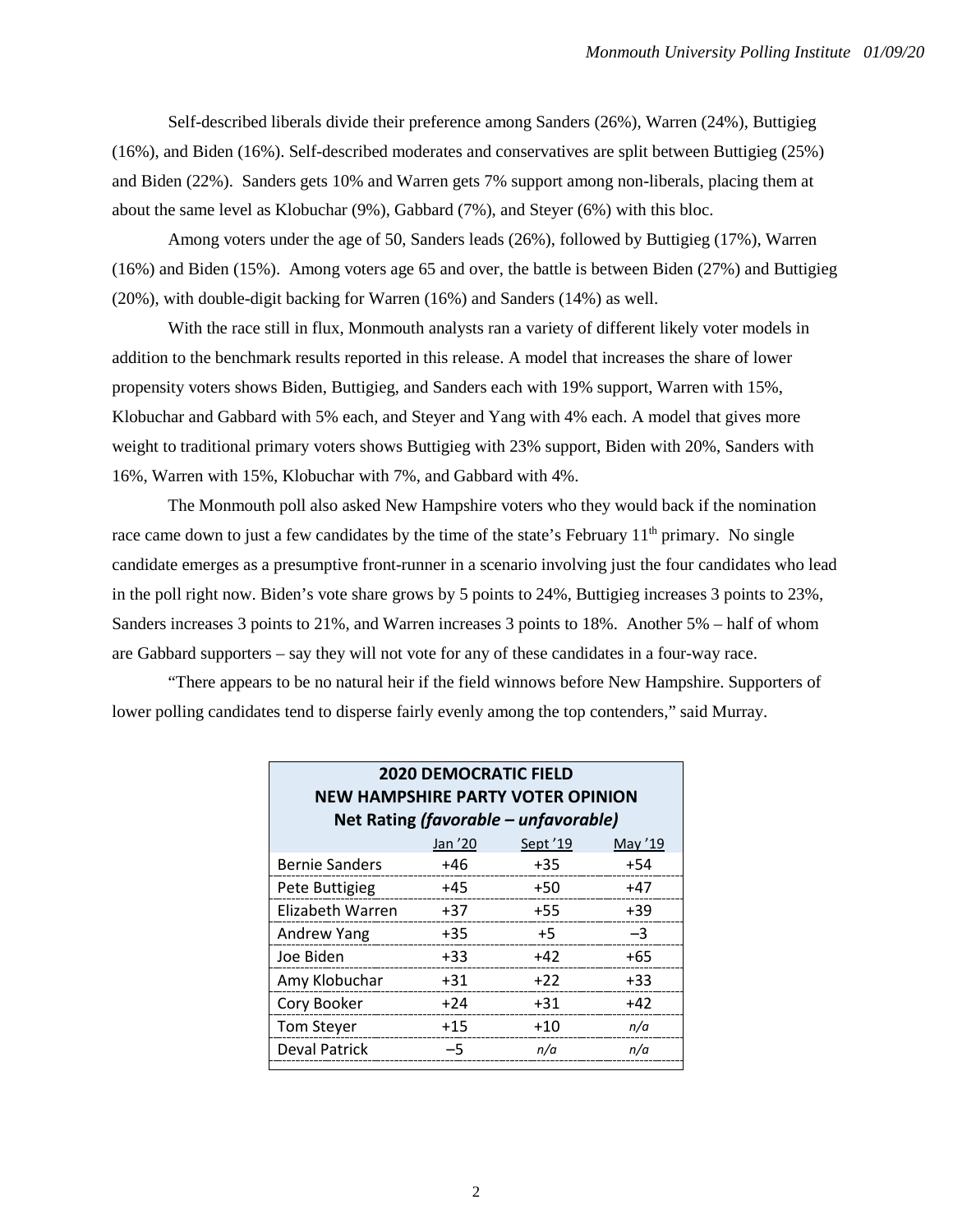The *Monmouth University Poll* also asked voters their overall opinion of nine candidates. Sanders currently holds the most positive rating at 69% favorable and 23% unfavorable, which is up from September (63%-28%). Yang's rating is much better now (53%-18%) than it was in the fall (31%-26%) while Klobuchar's rating has also ticked up (48%-17% from 41%-19%). Other candidate ratings have slipped, though, including Warren (64%-27% now, from 74%-19% in September), Biden (62%-29% from 66%-24%), and, to a lesser degree, Buttigieg (62%-17% from 62%-12%) and Booker (47%-23% from 49%-18%). Steyer's net rating has inched up since September (41%-26% from 32%-22%), while Patrick enters the race with a net negative rating of 27% favorable and 32% unfavorable.

There has been a debate over the representativeness of the early contests in the Democratic nomination process. Nationally, the party includes voters with different political views as well as diverse races and ethnicities, while the first contests in Iowa and New Hampshire have almost entirely non-Hispanic white electorates. Granite State primary voters are divided as to whether the current calendar provides adequate representation to the entire party, with 47% saying the calendar gives some types of Democratic voters more influence than others in the party's presidential nominating process and 38% saying it gives all types of Democrats an equal voice. Self-identified liberals (56%) are more likely than moderates and conservatives (40%) to say that the current calendar gives some types of voters more influence than others.

At the same time, most Granite State primary voters (63%) feel that states like Iowa and New Hampshire have the right amount of influence on who wins the presidential nomination. Another 20% say these states have too much influence while 11% counter that that they do not have enough influence over the final outcome. Similarly, 63% say that having Iowa and New Hampshire go first in the nominating process makes little difference one way or the other in the likelihood that the Democratic Party will nominate the best candidate for president. However, 21% say having these states go first makes it more likely that the Democrats will nominate the best candidate while only 9% say it makes this outcome less likely. There are few demographic or voter group differences in this opinion.

A plurality of Granite State primary voters (46%) would be open to the idea of one or two other states holding their presidential primaries on the same day as New Hampshire, while 31% say this would be a bad idea. Liberals (52%) are somewhat more likely than moderates and conservative Democrats (41%) to think that having another state or two vote on the same day as New Hampshire is a good idea.

"New Hampshire's first-in-the-nation status has taken on a mythic quality. But when you ask voters there about it, few seem willing to back the idea that their position on the calendar necessarily leads to a better outcome overall," said Murray.

The *Monmouth University Poll* was conducted by telephone from January 3 to 7, 2020 with 404 New Hampshire voters who are likely to vote in the Democratic presidential primary in February 2020,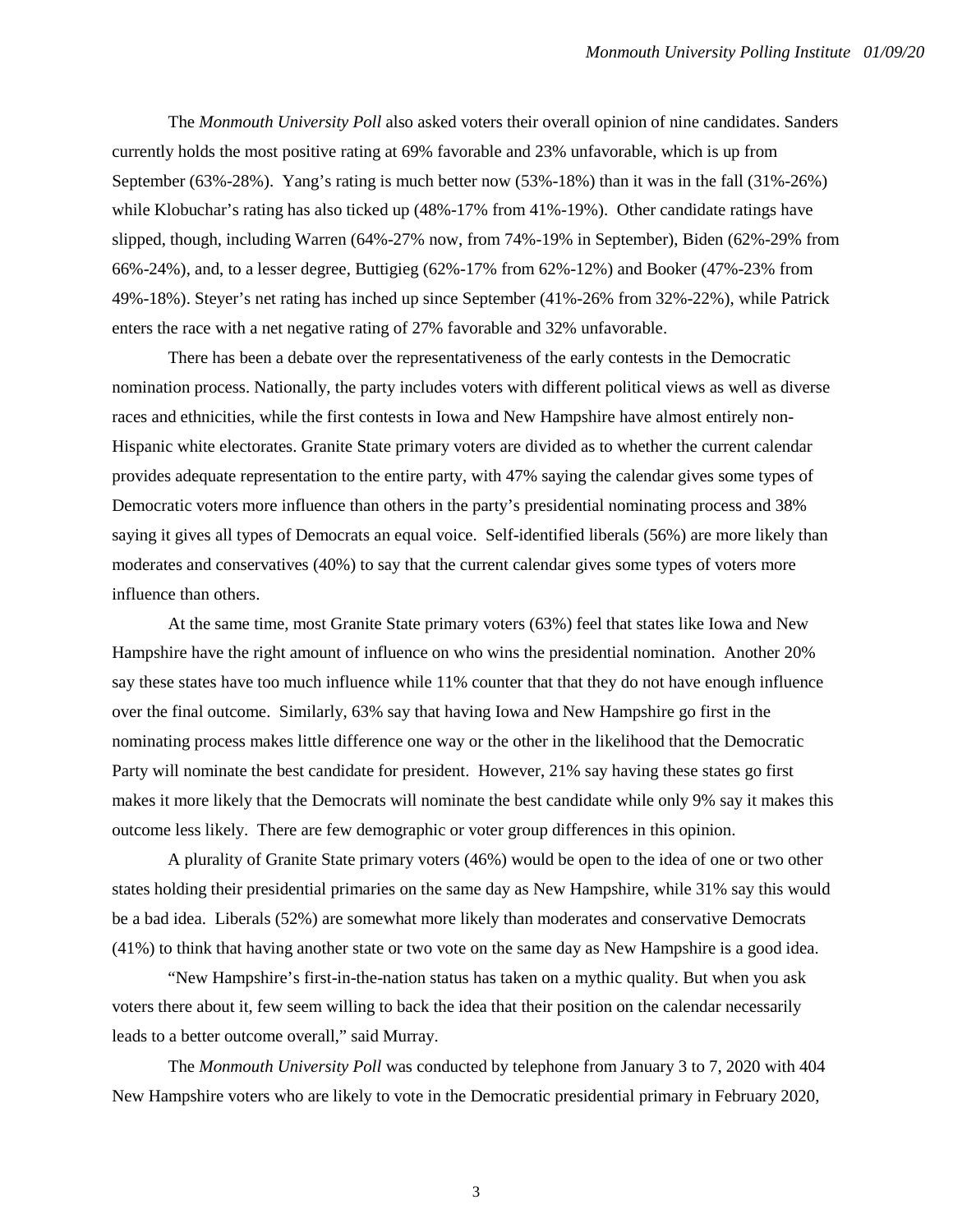out of 697 registered voters that were contacted for the poll. The question results in this release have a margin of error of +/- 4.9 percentage points. The poll was conducted by the Monmouth University Polling Institute in West Long Branch, NJ.

#### **QUESTIONS AND RESULTS**

(\* Some columns may not add to 100% due to rounding.)

1. If the Democratic primary election for president was today, would you vote for [*NAMES WERE ROTATED*]? [*If UNDECIDED:* If you had to vote for one of these candidates at this moment, who do you lean toward?]

| TREND: (with leaners) | Jan.<br>2020 | Sept.<br>2019      | May<br>2019         |
|-----------------------|--------------|--------------------|---------------------|
| Pete Buttigieg        | 20%          | 10%                | 9%                  |
| Joe Biden             | 19%          | 25%                | 36%                 |
| <b>Bernie Sanders</b> | 18%          | 12%                | 18%                 |
| Elizabeth Warren      | 15%          | 27%                | 8%                  |
| Amy Klobuchar         | 6%           | 2%                 | 2%                  |
| Tulsi Gabbard         | 4%           | 2%                 | $< 1\%$             |
| <b>Tom Stever</b>     | 4%           | 2%                 | n/a                 |
| Andrew Yang           | 3%           | 2%                 | $1\%$               |
| Michael Bennet        | 2%           | 0%                 | 0%                  |
| Cory Booker           | 1%           | 2%                 | 2%                  |
| John Delaney          | 1%>          | $< 1\%$            | $< 1\%$             |
| Deval Patrick         | 1%>          | n/a                | n/a                 |
| Marianne Williamson   | $0\%$        | $1\%$              | $< 1\%$             |
| (VOL) Other           | $0\%$        | $5\%$ <sup>*</sup> | $11\%$ <sup>*</sup> |
| (VOL) No one          | $0\%$        | $1\%$              | $< 1\%$             |
| (VOL) Undecided       | 7%           | 9%                 | 11%                 |
| (n)                   | (404)        | (401)              | (376)               |

*\* Includes candidates who have since dropped out.*

2. If the Democratic nomination came down to the following seven candidates by the New Hampshire primary, who would you vote for? [*NAMES WERE ROTATED*]

|                                | Jan. |
|--------------------------------|------|
|                                | 2020 |
| Joe Biden                      | 21%  |
| <b>Bernie Sanders</b>          | 21%  |
| Pete Buttigieg                 | 20%  |
| Elizabeth Warren               | 15%  |
| Amy Klobuchar                  | 7%   |
| Andrew Yang                    | .5%  |
| Cory Booker                    | 2%   |
| (VOL) None of these/won't vote | 3%   |
| (VOL) Undecided                | 8%   |
|                                |      |

3. And if the Democratic nomination came down to just these four candidates by the New Hampshire primary, who would you vote for? [*NAMES WERE ROTATED*]

|                                | Jan. |
|--------------------------------|------|
|                                | 2020 |
| Joe Biden                      | 24%  |
| Pete Buttigieg                 | 23%  |
| <b>Bernie Sanders</b>          | 21%  |
| Elizabeth Warren               | 18%  |
| (VOL) None of these/won't vote | 5%   |
| (VOL) Undecided                | 8%   |
|                                |      |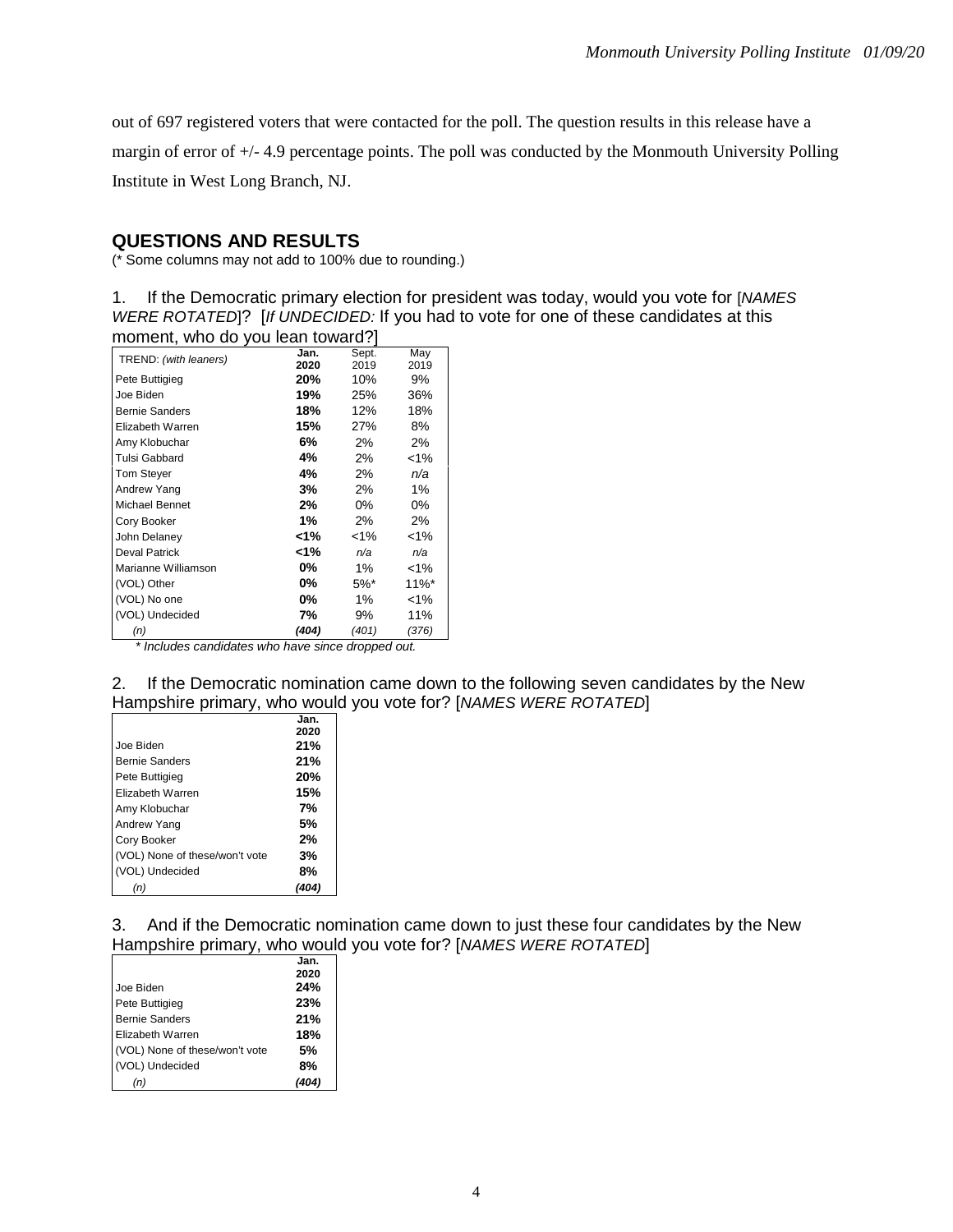4. I'm going to read you the names of some people who are running for president in 2020. Please tell me if your general impression of each is favorable or unfavorable, or if you don't really have an opinion. If you have not heard of the person, just let me know. [*NAMES WERE ROTATED*]

| TREND:                                          | Favorable | Unfavor-<br>able | <b>No</b><br>opinion | Not heard<br>οf | (n)   |
|-------------------------------------------------|-----------|------------------|----------------------|-----------------|-------|
| Former Vice President Joe Biden                 | 62%       | 29%              | 10%                  | 0%              | (404) |
| -- Sept. 2019                                   | 66%       | 24%              | 10%                  | 0%              | (401) |
| -- May 2019                                     | 80%       | 15%              | 5%                   | 0%              | (376) |
| Vermont Senator Bernie Sanders                  | 69%       | 23%              | 7%                   | 0%              | (404) |
| -- Sept. 2019                                   | 63%       | 28%              | 8%                   | 1%              | (401) |
| -- May 2019                                     | 73%       | 19%              | 8%                   | 0%              | (376) |
| Massachusetts Senator Elizabeth Warren          | 64%       | 27%              | 9%                   | 0%              | (404) |
| -- Sept. 2019                                   | 74%       | 19%              | 6%                   | 1%              | (401) |
| -- May 2019                                     | 63%       | 24%              | 11%                  | 2%              | (376) |
| Minnesota Senator Amy Klobuchar                 | 48%       | 17%              | 28%                  | 7%              | (404) |
| -- Sept. 2019                                   | 41%       | 19%              | 29%                  | 11%             | (401) |
| -- May 2019                                     | 44%       | 11%              | 25%                  | 20%             | (376) |
| Former South Bend, Indiana Mayor Pete Buttigieg | 62%       | 17%              | 17%                  | 4%              | (404) |
| -- Sept. 2019                                   | 62%       | 12%              | 18%                  | 8%              | (401) |
| -- May 2019                                     | 54%       | 7%               | 19%                  | 21%             | (376) |
| New Jersey Senator Cory Booker                  | 47%       | 23%              | 24%                  | 6%              | (404) |
| -- Sept. 2019                                   | 49%       | 18%              | 27%                  | 6%              | (401) |
| -- May 2019                                     | 54%       | 12%              | 22%                  | 13%             | (376) |
| <b>Entrepreneur Andrew Yang</b>                 | 53%       | 18%              | 25%                  | 4%              | (404) |
| -- Sept. 2019                                   | 31%       | 26%              | 30%                  | 13%             | (401) |
| -- May 2019                                     | 11%       | 14%              | 30%                  | 45%             | (376) |
| Former hedge fund manager Tom Steyer            | 41%       | 26%              | 27%                  | 5%              | (404) |
| -- Sept. 2019                                   | 32%       | 22%              | 33%                  | 13%             | (401) |
| -- May 2019                                     | --        | --               | --                   | --              |       |
| Former Massachusetts Governor Deval Patrick     | 27%       | 32%              | 34%                  | 7%              | (404) |
| -- Sept. 2019                                   |           |                  |                      |                 |       |
| -- May 2019                                     |           |                  |                      |                 |       |

5. Do you think voters in states like Iowa and New Hampshire have too much influence on who wins the party nominations for president, not enough influence, or about the right amount of influence on who wins the party nominations for president?

|                           | Jan.  |
|---------------------------|-------|
|                           | 2020  |
| Too much influence        | 20%   |
| Not enough influence      | 11%   |
| Right amount of influence | 63%   |
| (VOL) Don't know          | 7%    |
| (n)                       | (404) |

6. Do you think having Iowa and New Hampshire go first in the nominating process makes it more likely or less likely that the Democratic Party will nominate the best candidate for president, or do you think having those states go first makes little difference in the likelihood that Democrats will nominate the best candidate?

|                   | Jan.  |
|-------------------|-------|
|                   | 2020  |
| More likely       | 21%   |
| Less likely       | 9%    |
| Little difference | 63%   |
| (VOL) Don't know  | 7%    |
| (n)               | (404) |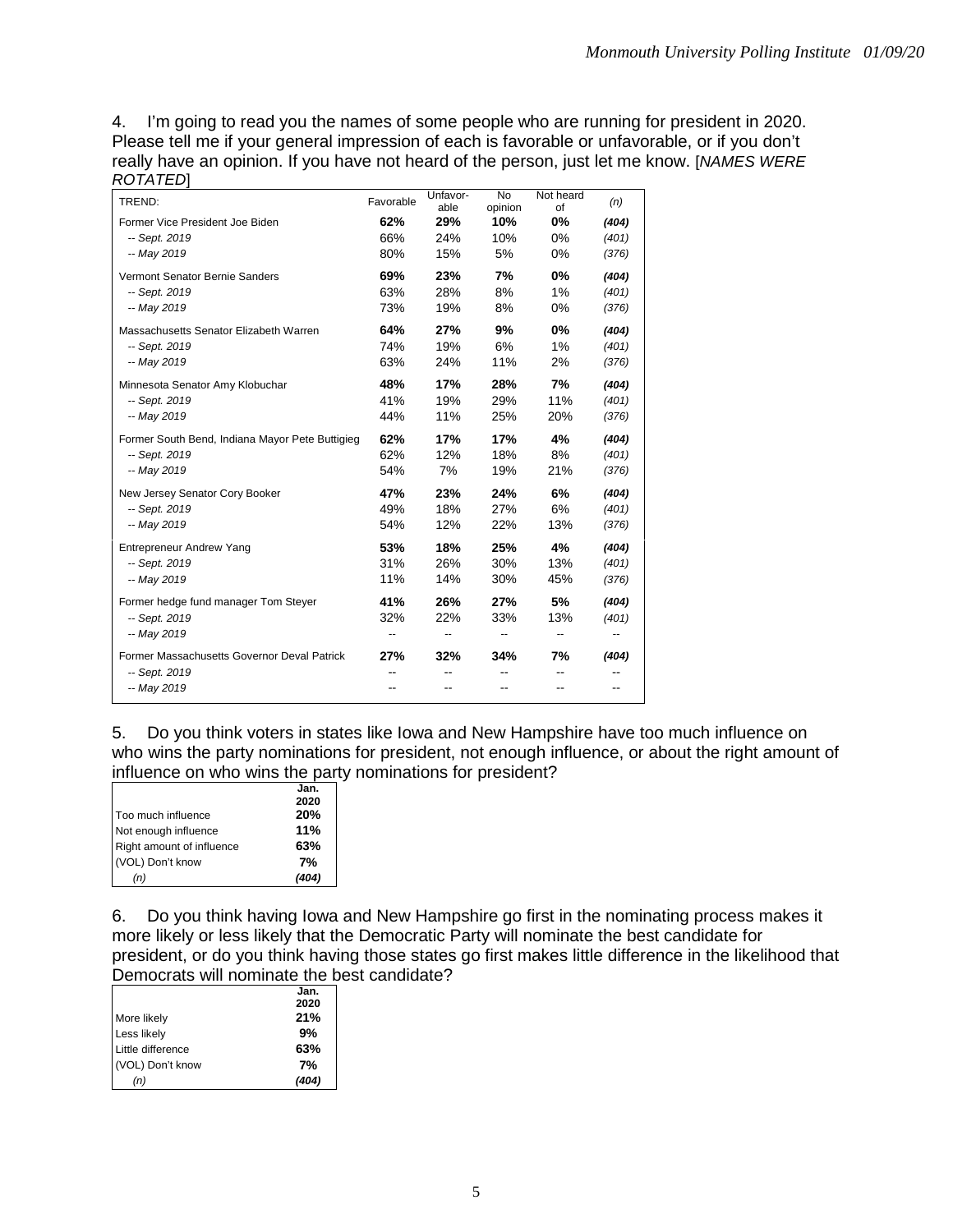7. Nationally, the Democratic Party includes voters with different political views, races and ethnicities, and other characteristics. Does the current presidential primary calendar give all types of Democratic voters an equal voice in the party's presidential nomination process or does the calendar give some types of voters more influence than others? [*If MORE INFLUENCE*: Is that a lot more influence or just a little more?]

|                                   | Jan. |
|-----------------------------------|------|
|                                   | 2020 |
| Gives all an equal voice          | 38%  |
| Some have a lot more influence    | 18%  |
| Some have a little more influence | 17%  |
| Some have more influence, not     | 12%  |
| sure how much                     |      |
| (VOL) Don't know                  | 15%  |
| (n)                               |      |
|                                   |      |

8. Do you think it would be a good idea or bad idea to allow one or two other states to hold their presidential primary on the same day as New Hampshire?

|                  | Jan.  |
|------------------|-------|
|                  | 2020  |
| Good idea        | 46%   |
| Bad idea         | 31%   |
| (VOL) Depends    | 7%    |
| (VOL) Don't know | 15%   |
| (n)              | (404) |
|                  |       |

#### **METHODOLOGY**

The *Monmouth University Poll* was sponsored and conducted by the Monmouth University Polling Institute from January 3 to 7, 2020 with a statewide random sample of 697 New Hampshire voters drawn from a list of registered voters who participated in a primary or general election in the past two election cycles. This includes 313 contacted by a live interviewer on a landline telephone and 384 contacted by a live interviewer on a cell phone, in English. Results are based on 404 voters who are likely to vote in the Democratic presidential primary in February 2020. Monmouth is responsible for all aspects of the survey design, data weighting and analysis. The full sample is weighted for party registration, age, gender, race, and education based on state voter registration list information and U.S. Census information (CPS 2018 supplement). Data collection support provided by Braun Research (field) and Aristotle (voter sample). For results based on the sample of likely Democratic primary voters, one can say with 95% confidence that the error attributable to sampling has a maximum margin of plus or minus 4.9 percentage points (unadjusted for sample design). Sampling error can be larger for sub-groups (see table below). In addition to sampling error, one should bear in mind that question wording and practical difficulties in conducting surveys can introduce error or bias into the findings of opinion polls.

| <b>DEMOGRAPHICS (weighted)</b> |
|--------------------------------|
| <b>Party Registration</b>      |
| 58% Democrat                   |
| 42% None                       |
| Self-Reported Party            |
| 50% Democrat                   |
| 50% Other, independent         |
| 44% Male                       |
| 56% Female                     |
| 14% 18-34                      |
| 17% 35-49                      |
| 33% 50-64                      |
| 35% 65+                        |
|                                |
| 95% White, non-Hispanic        |
| 5% Other race, Hispanic        |
| 46% No degree                  |
| 54% 4 year degree              |
|                                |
|                                |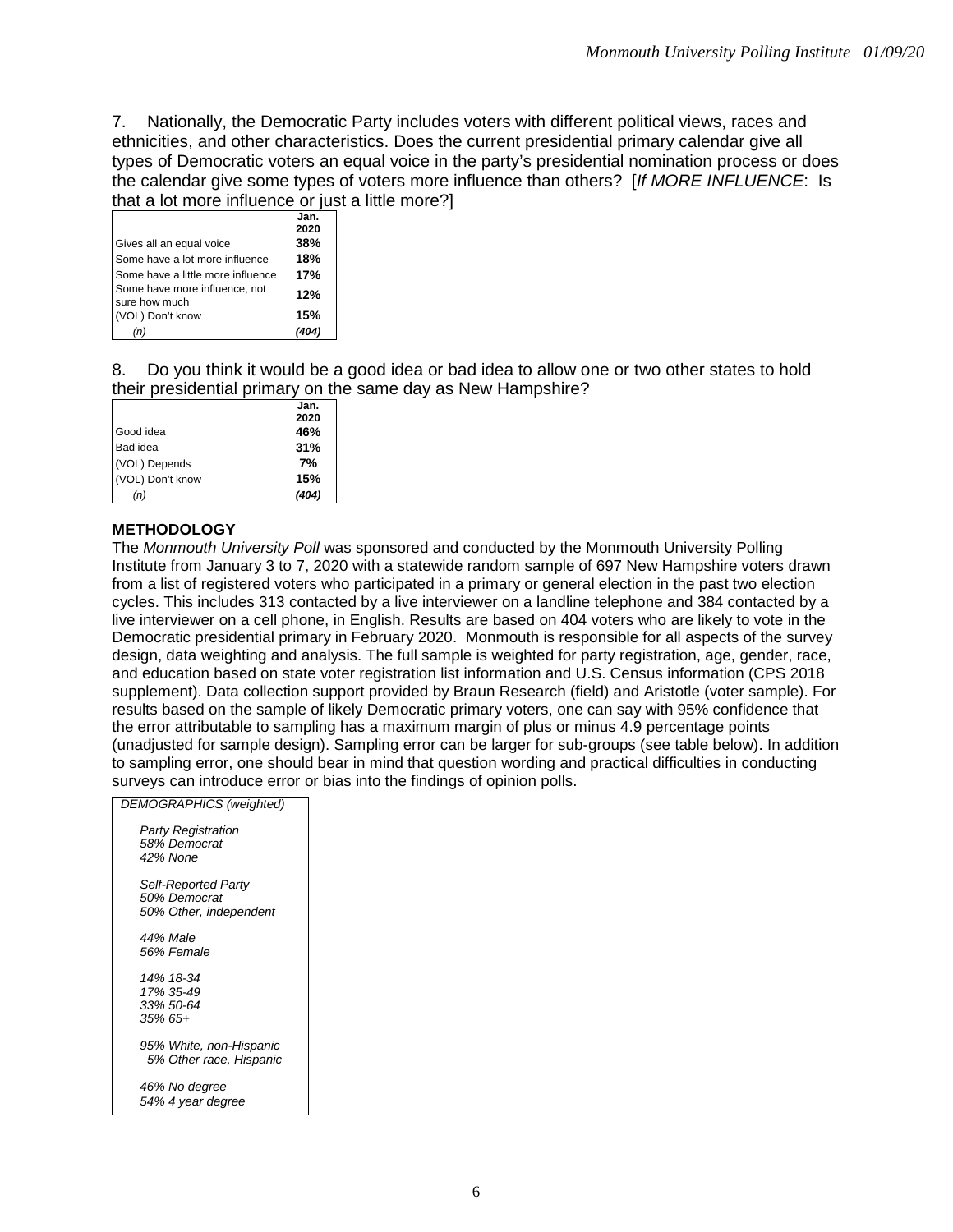| <b>MARGIN OF ERROR</b>  |                       |            |         |
|-------------------------|-----------------------|------------|---------|
|                         |                       | unweighted | moe     |
|                         |                       | sample     | $(+/-)$ |
| LIKELY DEMOCRATIC       |                       | 404        | 4.9%    |
| VOTERS                  |                       |            |         |
| <i>SELF REPORTED</i>    | Democrat              | 212        | 6.7%    |
| PARTY ID                | Other                 | 190        | 7.1%    |
| POLITICAL IDEOLOGY      | Liberal               | 179        | 7.3%    |
|                         | Moderate/Conservative | 215        | 6.7%    |
| GENDER                  | Male                  | 178        | 7.4%    |
|                         | Female                | 226        | 6.5%    |
| AGE                     | 18-49                 | 108        | 9.4%    |
|                         | 50-64                 | 137        | 8.4%    |
|                         | 65+                   | 155        | 7.9%    |
| <i>COLLEGE GRADUATE</i> | No degree             | 129        | 8.6%    |
|                         | 4 year degree         | 272        | 6.0%    |
| <b>INCOME</b>           | $<$ \$50K             | 95         | 10.1%   |
|                         | \$50 to <100K         | 100        | 9.8%    |
|                         | \$100K+               | 155        | 7.9%    |

**###**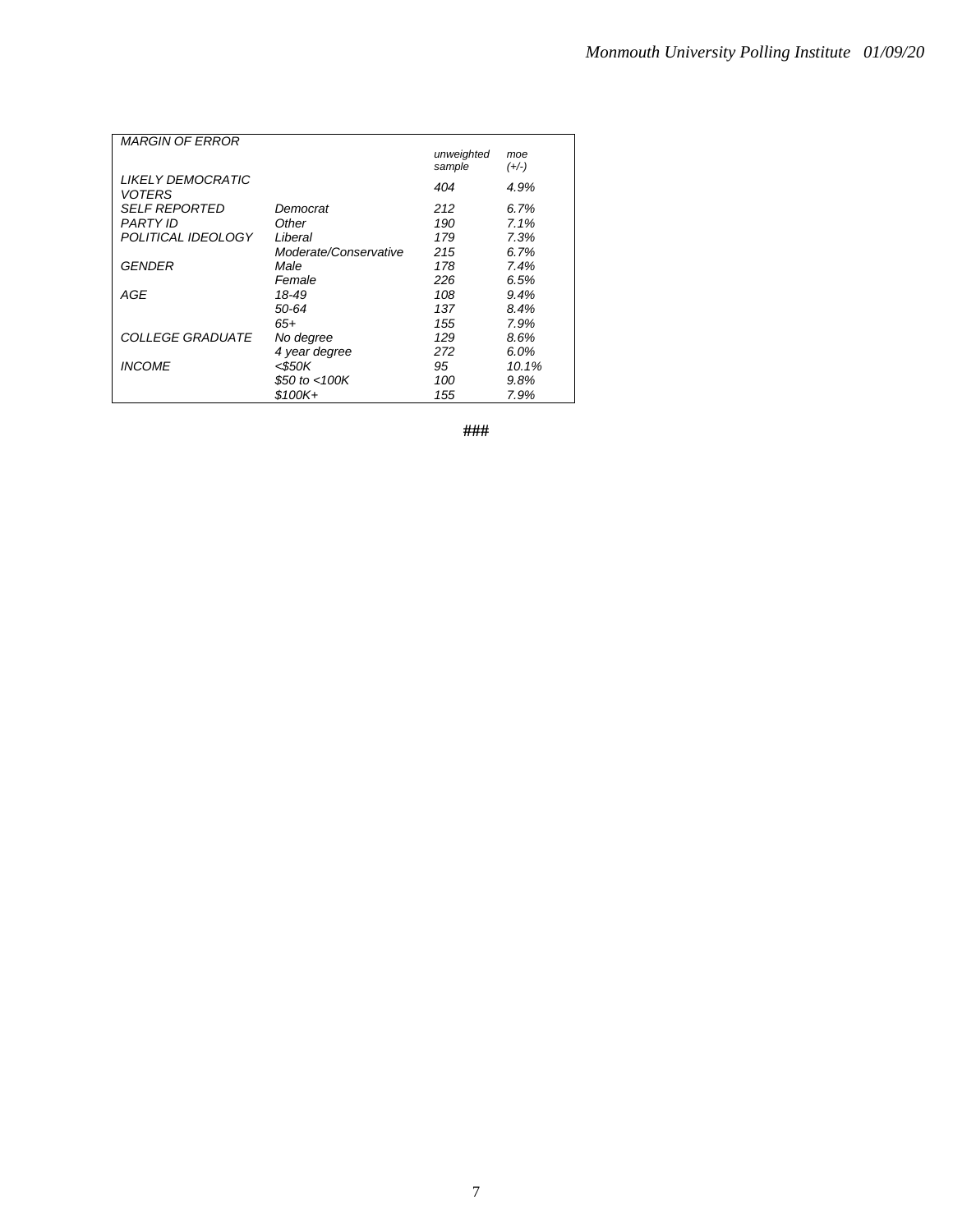Monmouth University Poll -- NEW HAMPSHIRE -- DEMOCRATS LIKELY VOTERS -- 1/09/20

|                                                                     |                       | <b>TOTAL</b> | PARTY ID |       |     | POLITICAL IDEOLOGY |      | <b>GENDER</b> |       | AGE 3-WAY |       |
|---------------------------------------------------------------------|-----------------------|--------------|----------|-------|-----|--------------------|------|---------------|-------|-----------|-------|
|                                                                     |                       |              | Dem      | Other | Lib | Mod, Con           | Male | Female        | 18-49 | 50-64     | $65+$ |
| 1. If the Democratic primary                                        | Joe Biden             | 19%          | 21%      | 18%   | 16% | 22%                | 17%  | 21%           | 15%   | 16%       | 27%   |
| election for president was today,<br>would you vote for[READ LIST]? | <b>Bernie Sanders</b> | 18%          | 15%      | 20%   | 26% | 10%                | 24%  | 13%           | 26%   | 14%       | 14%   |
| [with leaners] [13 names were<br>read. Names appearing below        | Elizabeth Warren      | 15%          | 20%      | 10%   | 24% | 7%                 | 14%  | 16%           | 16%   | 13%       | 16%   |
| received support from at least one                                  | Pete Buttigieg        | 20%          | 20%      | 21%   | 16% | 25%                | 21%  | 20%           | 17%   | 23%       | 20%   |
| poll respondent. See press<br>release for full list of candidates]  | Amy Klobuchar         | 6%           | 6%       | 6%    | 3%  | 9%                 | 3%   | 8%            | 3%    | 6%        | 7%    |
|                                                                     | Cory Booker           | 1%           | 2%       | 1%    | 1%  | 2%                 | 1%   | 2%            | 3%    | 1%        | 0%    |
|                                                                     | Andrew Yang           | 3%           | 4%       | 3%    | 2%  | 3%                 | 2%   | 4%            | 7%    | 2%        | 1%    |
|                                                                     | John Delaney          | 0%           | 0%       | $0\%$ | 0%  | 0%                 | 0%   | 0%            | 0%    | 0%        | 0%    |
|                                                                     | <b>Tulsi Gabbard</b>  | 4%           | 1%       | 8%    | 2%  | 7%                 | 9%   | 1%            | 6%    | 6%        | 2%    |
|                                                                     | Michael Bennet        | 2%           | 2%       | 1%    | 1%  | 2%                 | 1%   | 2%            | 0%    | 3%        | 2%    |
|                                                                     | Tom Stever            | 4%           | 3%       | 4%    | 1%  | 6%                 | 1%   | 5%            | 2%    | 5%        | 4%    |
|                                                                     | <b>Deval Patrick</b>  | 0%           | 0%       | 0%    | 0%  | 0%                 | 0%   | 0%            | 1%    | 0%        | 0%    |
|                                                                     | Undecided             | 7%           | 6%       | 8%    | 8%  | 7%                 | 6%   | 8%            | 4%    | 11%       | 6%    |

|                                                                      |                       | <b>COLLEGE DEGREE</b> |     |           | <b>INCOME</b> |          |
|----------------------------------------------------------------------|-----------------------|-----------------------|-----|-----------|---------------|----------|
|                                                                      |                       | <b>No</b>             | Yes | $<$ \$50K | \$50-100K     | $$100K+$ |
| 1. If the Democratic primary                                         | Joe Biden             | 21%                   | 18% | 22%       | 13%           | 18%      |
| election for president was today,<br>would you vote for [READ LIST]? | <b>Bernie Sanders</b> | 21%                   | 15% | 27%       | 22%           | 10%      |
| [with leaners] [13 names were<br>read. Names appearing below         | Elizabeth Warren      | 9%                    | 19% | 14%       | 11%           | 21%      |
| received support from at least one                                   | Pete Buttigieg        | 19%                   | 22% | 16%       | 24%           | 20%      |
| poll respondent. See press<br>release for full list of candidates]   | Amy Klobuchar         | 6%                    | 6%  | 4%        | 3%            | 9%       |
|                                                                      | Cory Booker           | 0%                    | 3%  | 2%        | 2%            | 1%       |
|                                                                      | Andrew Yang           | 5%                    | 2%  | 4%        | 3%            | 4%       |
|                                                                      | John Delaney          | 0%                    | 0%  | 0%        | $0\%$         | 0%       |
|                                                                      | Tulsi Gabbard         | 4%                    | 4%  | 2%        | 9%            | 6%       |
|                                                                      | Michael Bennet        | 3%                    | 1%  | 0%        | $0\%$         | 2%       |
|                                                                      | Tom Stever            | 5%                    | 2%  | 3%        | 4%            | 4%       |
|                                                                      | Deval Patrick         | 0%                    | 0%  | 0%        | 1%            | 0%       |
|                                                                      | Undecided             | 7%                    | 8%  | 6%        | 10%           | 5%       |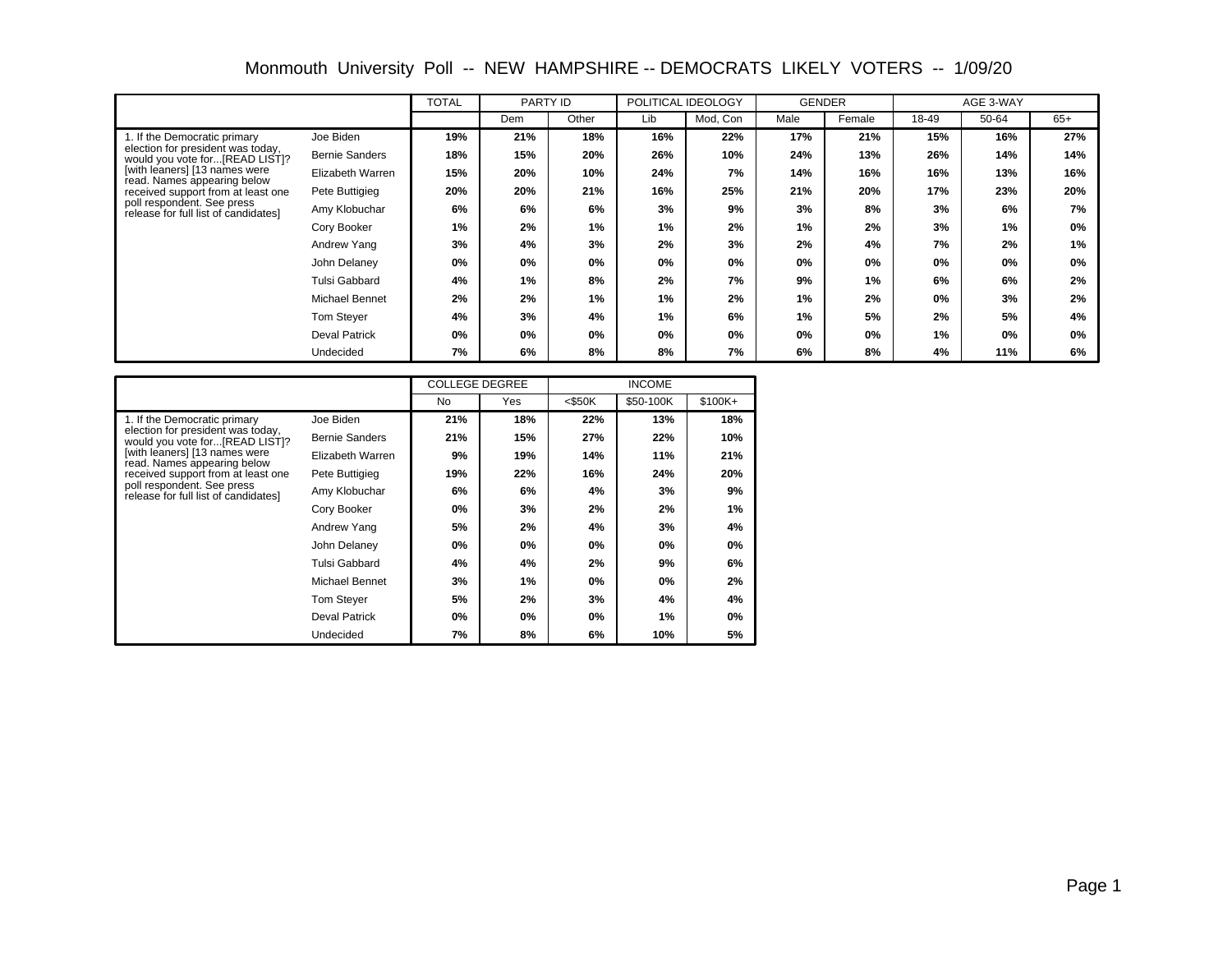|                                                                     |                       | <b>TOTAL</b> | PARTY ID |       |     | POLITICAL IDEOLOGY | <b>GENDER</b> |        |       | AGE 3-WAY |       |
|---------------------------------------------------------------------|-----------------------|--------------|----------|-------|-----|--------------------|---------------|--------|-------|-----------|-------|
|                                                                     |                       |              | Dem      | Other | Lib | Mod. Con           | Male          | Female | 18-49 | 50-64     | $65+$ |
| 2. If the Democratic nomination                                     | Joe Biden             | 21%          | 23%      | 19%   | 15% | 25%                | 19%           | 22%    | 16%   | 21%       | 26%   |
| came down to the following seven<br>candidates by the New Hampshire | <b>Bernie Sanders</b> | 21%          | 19%      | 23%   | 30% | 13%                | 27%           | 16%    | 32%   | 17%       | 13%   |
| primary, who would you vote for                                     | Elizabeth Warren      | 15%          | 19%      | 10%   | 22% | 8%                 | 14%           | 15%    | 13%   | 13%       | 16%   |
| <b>READ NAMESI</b>                                                  | Pete Buttigieg        | 20%          | 17%      | 22%   | 15% | 24%                | 20%           | 19%    | 17%   | 23%       | 19%   |
|                                                                     | Amy Klobuchar         | 7%           | 7%       | 7%    | 3%  | 10%                | 4%            | 9%     | 4%    | 9%        | 9%    |
|                                                                     | Cory Booker           | 2%           | 4%       | 1%    | 2%  | 2%                 | 1%            | 3%     | 4%    | 1%        | 1%    |
|                                                                     | Andrew Yang           | 5%           | 3%       | 7%    | 4%  | 6%                 | 4%            | 6%     | 7%    | 4%        | 3%    |
|                                                                     | [VOL] No one          | 3%           | 0%       | 5%    | 1%  | 4%                 | 5%            | 1%     | 3%    | 3%        | 2%    |
|                                                                     | [VOL] Dont know       | 8%           | 8%       | 6%    | 7%  | 7%                 | 6%            | 9%     | 4%    | 8%        | 9%    |

|                                                                     |                        | <b>COLLEGE DEGREE</b> |     |           | <b>INCOME</b> |          |
|---------------------------------------------------------------------|------------------------|-----------------------|-----|-----------|---------------|----------|
|                                                                     |                        | No                    | Yes | $<$ \$50K | \$50-100K     | $$100K+$ |
| 2. If the Democratic nomination                                     | Joe Biden              | 23%                   | 19% | 21%       | 14%           | 21%      |
| came down to the following seven<br>candidates by the New Hampshire | <b>Bernie Sanders</b>  | 24%                   | 18% | 27%       | 30%           | 13%      |
| primary, who would you vote for                                     | Elizabeth Warren       | 10%                   | 18% | 16%       | 12%           | 17%      |
| <b>[READ NAMES]</b>                                                 | Pete Buttigieg         | 19%                   | 21% | 15%       | 21%           | 22%      |
|                                                                     | Amy Klobuchar          | 6%                    | 8%  | 6%        | 5%            | 10%      |
|                                                                     | Cory Booker            | 1%                    | 3%  | 2%        | 2%            | 2%       |
|                                                                     | Andrew Yang            | 7%                    | 3%  | 8%        | 4%            | 4%       |
|                                                                     | [VOL] No one           | 3%                    | 3%  | 1%        | 4%            | 5%       |
|                                                                     | <b>IVOLI Dont know</b> | 8%                    | 8%  | 4%        | 9%            | 7%       |

|                                                                                                                                                           |                       | <b>TOTAL</b> | PARTY ID |       |     | POLITICAL IDEOLOGY | <b>GENDER</b> |        |       | AGE 3-WAY |       |
|-----------------------------------------------------------------------------------------------------------------------------------------------------------|-----------------------|--------------|----------|-------|-----|--------------------|---------------|--------|-------|-----------|-------|
|                                                                                                                                                           |                       |              | Dem      | Other | Lib | Mod, Con           | Male          | Female | 18-49 | 50-64     | $65+$ |
| 3. And if the Democratic<br>nomination came down to just<br>these four candidates by the New<br>Hampshire primary, who would<br>you vote for [READ NAMES] | Joe Biden             | 24%          | 26%      | 22%   | 19% | 28%                | 21%           | 27%    | 18%   | 25%       | 30%   |
|                                                                                                                                                           | <b>Bernie Sanders</b> | 21%          | 19%      | 23%   | 30% | 14%                | 26%           | 17%    | 34%   | 17%       | 13%   |
|                                                                                                                                                           | Elizabeth Warren      | 18%          | 24%      | 13%   | 27% | 11%                | 16%           | 20%    | 19%   | 15%       | 20%   |
|                                                                                                                                                           | Pete Buttigieg        | 23%          | 21%      | 26%   | 17% | 30%                | 24%           | 23%    | 21%   | 28%       | 22%   |
|                                                                                                                                                           | [VOL] No one          | 5%           | 0%       | 10%   | 1%  | 8%                 | 7%            | 3%     | 3%    | 6%        | 5%    |
|                                                                                                                                                           | [VOL] Dont know       | 8%           | 9%       | 8%    | 6%  | 9%                 | 6%            | 10%    | 5%    | 10%       | 10%   |

|                                                                                                                               |                       | <b>COLLEGE DEGREE</b> |     |           | <b>INCOME</b> |          |  |  |
|-------------------------------------------------------------------------------------------------------------------------------|-----------------------|-----------------------|-----|-----------|---------------|----------|--|--|
|                                                                                                                               |                       | No                    | Yes | $<$ \$50K | \$50-100K     | $$100K+$ |  |  |
| 3. And if the Democratic                                                                                                      | Joe Biden             | 26%                   | 22% | 23%       | 16%           | 26%      |  |  |
| nomination came down to just<br>these four candidates by the New<br>Hampshire primary, who would<br>you vote for [READ NAMES] | <b>Bernie Sanders</b> | 25%                   | 18% | 29%       | 31%           | 12%      |  |  |
|                                                                                                                               | Elizabeth Warren      | 15%                   | 21% | 21%       | 14%           | 22%      |  |  |
|                                                                                                                               | Pete Buttigieg        | 20%                   | 27% | 16%       | 26%           | 26%      |  |  |
|                                                                                                                               | [VOL] No one          | 6%                    | 4%  | 5%        | 5%            | 7%       |  |  |
|                                                                                                                               | IVOLI Dont know       | 8%                    | 9%  | 6%        | 8%            | 7%       |  |  |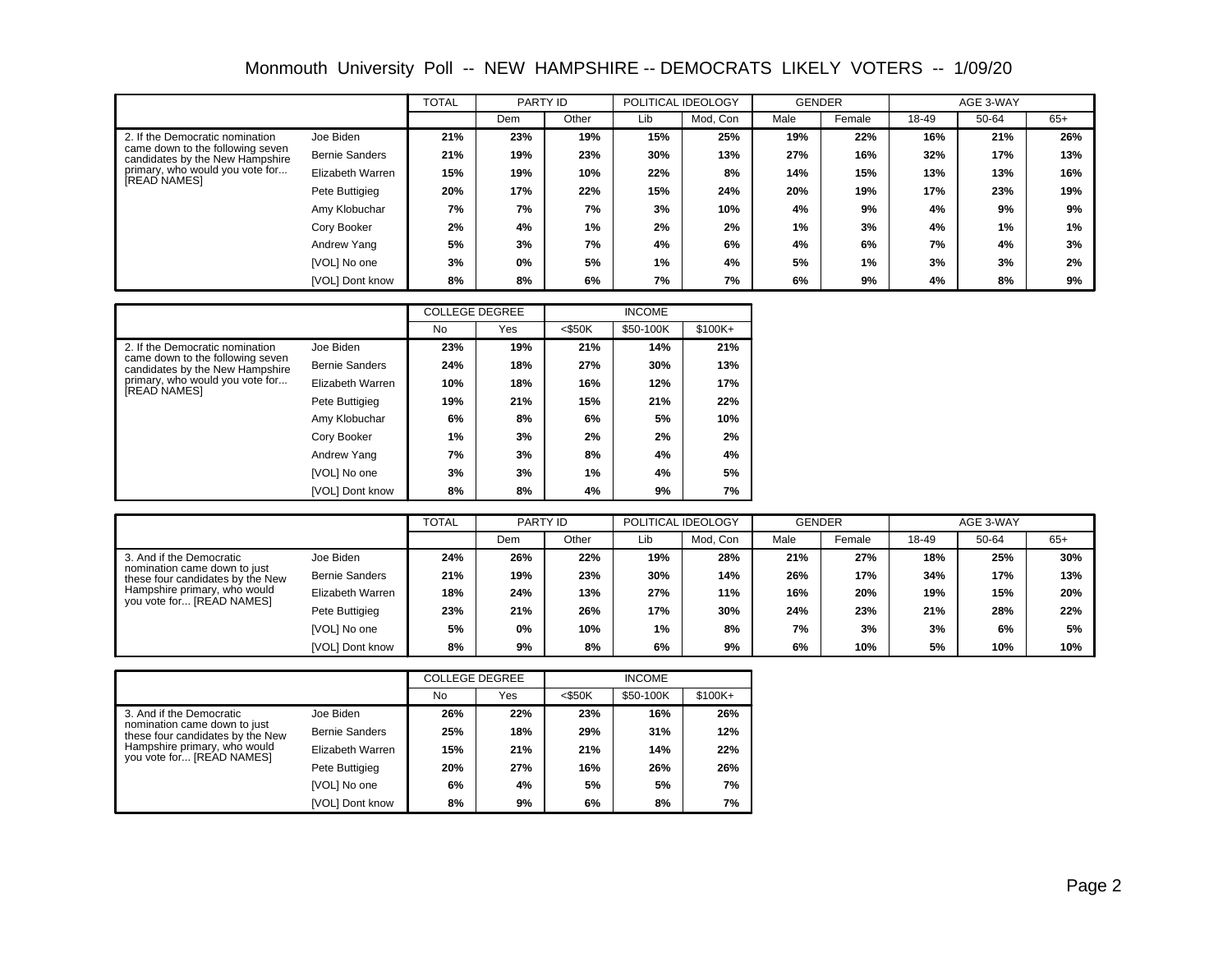|                                                                   |             | <b>TOTAL</b> | PARTY ID |       | POLITICAL IDEOLOGY |          | GENDER |        | AGE 3-WAY |       |       |
|-------------------------------------------------------------------|-------------|--------------|----------|-------|--------------------|----------|--------|--------|-----------|-------|-------|
|                                                                   |             |              | Dem      | Other | Lib                | Mod. Con | Male   | Female | 18-49     | 50-64 | $65+$ |
| [Please tell me if your general<br>4A.                            | Favorable   | 62%          | 71%      | 53%   | 58%                | 66%      | 57%    | 66%    | 49%       | 68%   | 68%   |
| impression is favorable or<br>unfavorable, or if you don't really | Unfavorable | 29%          | 22%      | 35%   | 32%                | 25%      | 34%    | 24%    | 39%       | 24%   | 24%   |
| have an opinion]: Former Vice<br>President Joe Biden?             | No opinion  | 10%          | 7%       | 12%   | 10%                | 9%       | 9%     | 10%    | 11%       | 9%    | 8%    |

|                                                                                                          |             |     | <b>COLLEGE DEGREE</b> |           | <b>INCOME</b> |           |
|----------------------------------------------------------------------------------------------------------|-------------|-----|-----------------------|-----------|---------------|-----------|
|                                                                                                          |             | No  | Yes                   | $<$ \$50K | \$50-100K     | $$100K +$ |
| 4A. [Please tell me if your general<br>impression is favorable or<br>unfavorable, or if you don't really | Favorable   | 59% | 65%                   | 49%       | 60%           | 69%       |
|                                                                                                          | Unfavorable | 32% | 25%                   | 35%       | 30%           | 25%       |
| have an opinion]: Former Vice<br>President Joe Biden?                                                    | No opinion  | 9%  | 10%                   | 16%       | 9%            | 5%        |

|                                                                                                                                                                               |              | <b>TOTAL</b> | PARTY ID |       | POLITICAL IDEOLOGY |          | <b>GENDER</b> |        | AGE 3-WAY |       |       |
|-------------------------------------------------------------------------------------------------------------------------------------------------------------------------------|--------------|--------------|----------|-------|--------------------|----------|---------------|--------|-----------|-------|-------|
|                                                                                                                                                                               |              |              | Dem      | Other | Lib                | Mod. Con | Male          | Female | 18-49     | 50-64 | $65+$ |
| Favorable<br>4B. [Please tell me if your general<br>impression is favorable or<br>unfavorable, or if you don't really<br>have an opinion]: Vermont<br>Senator Bernie Sanders? |              | 69%          | 76%      | 63%   | 83%                | 57%      | 68%           | 70%    | 76%       | 71%   | 59%   |
|                                                                                                                                                                               | Unfavorable  | 23%          | 20%      | 26%   | 11%                | 34%      | 25%           | 22%    | 19%       | 21%   | 31%   |
|                                                                                                                                                                               | No opinion   | 7%           | 4%       | 11%   | 6%                 | 9%       | 7%            | 8%     | 5%        | 8%    | 9%    |
|                                                                                                                                                                               | Not heard of | 0%           | 0%       | 0%    | 0%                 | 0%       | 0%            | 0%     | 0%        | 0%    | 1%    |

|                                                                                                                                                                  |              | <b>COLLEGE DEGREE</b> |     | <b>INCOME</b> |           |          |  |
|------------------------------------------------------------------------------------------------------------------------------------------------------------------|--------------|-----------------------|-----|---------------|-----------|----------|--|
|                                                                                                                                                                  |              | No                    | Yes | $<$ \$50K     | \$50-100K | $$100K+$ |  |
| 4B. [Please tell me if your general<br>impression is favorable or<br>unfavorable, or if you don't really<br>have an opinion]: Vermont<br>Senator Bernie Sanders? | Favorable    | 74%                   | 65% | 71%           | 74%       | 66%      |  |
|                                                                                                                                                                  | Unfavorable  | 21%                   | 25% | 21%           | 19%       | 27%      |  |
|                                                                                                                                                                  | No opinion   | 5%                    | 10% | 8%            | 7%        | 6%       |  |
|                                                                                                                                                                  | Not heard of | 1%                    | 0%  | 0%            | 0%        | 0%       |  |

|                                                                                                                                                                          |              | <b>TOTAL</b> | PARTY ID |       | POLITICAL IDEOLOGY |          | <b>GENDER</b> |        | AGE 3-WAY |       |       |
|--------------------------------------------------------------------------------------------------------------------------------------------------------------------------|--------------|--------------|----------|-------|--------------------|----------|---------------|--------|-----------|-------|-------|
|                                                                                                                                                                          |              |              | Dem      | Other | Lib                | Mod. Con | Male          | Female | 18-49     | 50-64 | $65+$ |
| 4C. [Please tell me if your<br>general impression is favorable or<br>unfavorable, or if you don't really<br>have an opinion!: Massachusetts<br>Senator Elizabeth Warren? | Favorable    | 64%          | 76%      | 53%   | 80%                | 52%      | 61%           | 67%    | 65%       | 66%   | 62%   |
|                                                                                                                                                                          | Unfavorable  | 27%          | 20%      | 34%   | 12%                | 39%      | 33%           | 22%    | 20%       | 27%   | 33%   |
|                                                                                                                                                                          | No opinion   | 9%           | 5%       | 12%   | 7%                 | 9%       | 7%            | 10%    | 14%       | 7%    | 6%    |
|                                                                                                                                                                          | Not heard of | 0%           | 0%       | 1%    | 1%                 | 0%       | 0%            | $1\%$  | 1%        | 0%    | 0%    |

|                                                                                                                                                                          |              | <b>COLLEGE DEGREE</b> |     |           | <b>INCOME</b> |           |
|--------------------------------------------------------------------------------------------------------------------------------------------------------------------------|--------------|-----------------------|-----|-----------|---------------|-----------|
|                                                                                                                                                                          |              | No                    | Yes | $<$ \$50K | \$50-100K     | $$100K +$ |
| 4C. [Please tell me if your<br>general impression is favorable or<br>unfavorable, or if you don't really<br>have an opinion]: Massachusetts<br>Senator Elizabeth Warren? | Favorable    | 59%                   | 68% | 63%       | 57%           | 70%       |
|                                                                                                                                                                          | Unfavorable  | 28%                   | 25% | 24%       | 33%           | 25%       |
|                                                                                                                                                                          | No opinion   | 11%                   | 7%  | 13%       | 10%           | 3%        |
|                                                                                                                                                                          | Not heard of | $1\%$                 | 0%  | 0%        | 0%            | 1%        |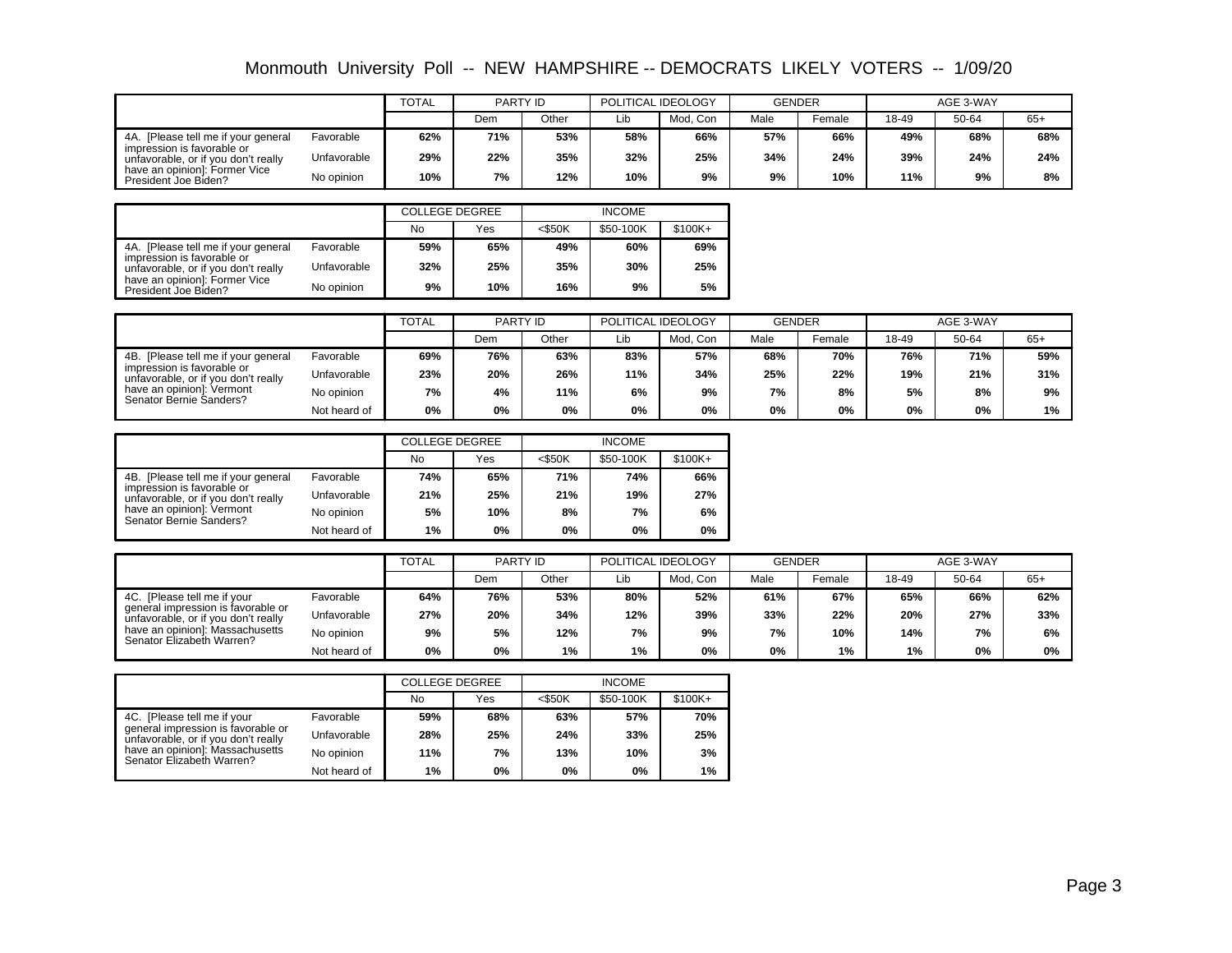|                                                                                                                                                                   |              | <b>TOTAL</b> | PARTY ID |       | POLITICAL IDEOLOGY |          | <b>GENDER</b> |        | AGE 3-WAY |       |       |
|-------------------------------------------------------------------------------------------------------------------------------------------------------------------|--------------|--------------|----------|-------|--------------------|----------|---------------|--------|-----------|-------|-------|
|                                                                                                                                                                   |              |              | Dem      | Other | Lib                | Mod. Con | Male          | Female | 18-49     | 50-64 | $65+$ |
| 4D. [Please tell me if your<br>general impression is favorable or<br>unfavorable, or if you don't really<br>have an opinion]: Minnesota<br>Senator Amy Klobuchar? | Favorable    | 48%          | 56%      | 40%   | 44%                | 53%      | 41%           | 54%    | 31%       | 52%   | 60%   |
|                                                                                                                                                                   | Unfavorable  | 17%          | 15%      | 19%   | 19%                | 16%      | 22%           | 13%    | 21%       | 16%   | 14%   |
|                                                                                                                                                                   | No opinion   | 28%          | 23%      | 33%   | 29%                | 26%      | 33%           | 24%    | 34%       | 27%   | 23%   |
|                                                                                                                                                                   | Not heard of | 7%           | 6%       | 8%    | 8%                 | 5%       | 4%            | 10%    | 13%       | 6%    | 3%    |

|                                                                                                                                                                   |              | <b>COLLEGE DEGREE</b> |     | <b>INCOME</b> |           |           |  |  |
|-------------------------------------------------------------------------------------------------------------------------------------------------------------------|--------------|-----------------------|-----|---------------|-----------|-----------|--|--|
|                                                                                                                                                                   |              | <b>No</b>             | Yes | $<$ \$50K     | \$50-100K | $$100K +$ |  |  |
| 4D. [Please tell me if your<br>general impression is favorable or<br>unfavorable, or if you don't really<br>have an opinion]: Minnesota<br>Senator Amy Klobuchar? | Favorable    | 44%                   | 52% | 41%           | 38%       | 55%       |  |  |
|                                                                                                                                                                   | Unfavorable  | 16%                   | 18% | 16%           | 21%       | 17%       |  |  |
|                                                                                                                                                                   | No opinion   | 31%                   | 25% | 28%           | 38%       | 24%       |  |  |
|                                                                                                                                                                   | Not heard of | 9%                    | 4%  | 15%           | 3%        | 4%        |  |  |

|                                                                   |              | <b>TOTAL</b> | PARTY ID |       | POLITICAL IDEOLOGY |          | <b>GENDER</b> |                    | AGE 3-WAY |       |       |
|-------------------------------------------------------------------|--------------|--------------|----------|-------|--------------------|----------|---------------|--------------------|-----------|-------|-------|
|                                                                   |              |              | Dem      | Other | Lib                | Mod. Con | Male          | <sup>⊏</sup> emale | 18-49     | 50-64 | $65+$ |
| 4E. [Please tell me if your general                               | Favorable    | 62%          | 67%      | 57%   | 62%                | 65%      | 64%           | 60%                | 49%       | 71%   | 64%   |
| impression is favorable or<br>unfavorable, or if you don't really | Unfavorable  | 17%          | 15%      | 20%   | 18%                | 16%      | 23%           | 13%                | 25%       | 12%   | 16%   |
| have an opinion]: Former South<br>Bend, Indiana Mayor Pete        | No opinion   | 17%          | 13%      | 20%   | 14%                | 16%      | 13%           | 19%                | 21%       | 11%   | 18%   |
| Buttigieg?                                                        | Not heard of | 4%           | 5%       | 4%    | 5%                 | 3%       | 0%            | 8%                 | 5%        | 5%    | 3%    |

|                                                                                                                                                                         |              | <b>COLLEGE DEGREE</b> |     |           | <b>INCOME</b> |           |
|-------------------------------------------------------------------------------------------------------------------------------------------------------------------------|--------------|-----------------------|-----|-----------|---------------|-----------|
|                                                                                                                                                                         |              | No                    | Yes | $<$ \$50K | \$50-100K     | $$100K +$ |
| 4E. [Please tell me if your general]<br>impression is favorable or<br>unfavorable, or if you don't really<br>have an opinion!: Former South<br>Bend, Indiana Mayor Pete | Favorable    | 53%                   | 70% | 44%       | 66%           | 70%       |
|                                                                                                                                                                         | Unfavorable  | 16%                   | 18% | 20%       | 16%           | 17%       |
|                                                                                                                                                                         | No opinion   | 24%                   | 11% | 29%       | 16%           | 10%       |
| Buttigieg?                                                                                                                                                              | Not heard of | 7%                    | 2%  | 7%        | 2%            | 3%        |

|                                                                                                                                                                  |              | <b>TOTAL</b> | PARTY ID |       | POLITICAL IDEOLOGY |          | <b>GENDER</b> |        | AGE 3-WAY |       |       |
|------------------------------------------------------------------------------------------------------------------------------------------------------------------|--------------|--------------|----------|-------|--------------------|----------|---------------|--------|-----------|-------|-------|
|                                                                                                                                                                  |              |              | Dem      | Other | Lib                | Mod. Con | Male          | Female | 18-49     | 50-64 | $65+$ |
| 4F. [Please tell me if your general<br>impression is favorable or<br>unfavorable, or if you don't really<br>have an opinion]: New Jersey<br>Senator Cory Booker? | Favorable    | 47%          | 55%      | 40%   | 55%                | 43%      | 45%           | 49%    | 44%       | 43%   | 53%   |
|                                                                                                                                                                  | Unfavorable  | 23%          | 18%      | 27%   | 13%                | 30%      | 29%           | 18%    | 22%       | 24%   | 22%   |
|                                                                                                                                                                  | No opinion   | 24%          | 21%      | 28%   | 28%                | 21%      | 22%           | 26%    | 28%       | 25%   | 20%   |
|                                                                                                                                                                  | Not heard of | 6%           | 7%       | 5%    | 4%                 | 6%       | 4%            | 7%     | 6%        | 8%    | 4%    |

|                                                                                                                                                                  |              | <b>COLLEGE DEGREE</b> |     |           | <b>INCOME</b> |           |
|------------------------------------------------------------------------------------------------------------------------------------------------------------------|--------------|-----------------------|-----|-----------|---------------|-----------|
|                                                                                                                                                                  |              | <b>No</b>             | Yes | $<$ \$50K | \$50-100K     | $$100K +$ |
| 4F. [Please tell me if your general<br>impression is favorable or<br>unfavorable, or if you don't really<br>have an opinion]: New Jersey<br>Senator Cory Booker? | Favorable    | 37%                   | 57% | 36%       | 40%           | 59%       |
|                                                                                                                                                                  | Unfavorable  | 27%                   | 18% | 27%       | 26%           | 18%       |
|                                                                                                                                                                  | No opinion   | 27%                   | 22% | 27%       | 27%           | 21%       |
|                                                                                                                                                                  | Not heard of | 9%                    | 3%  | 9%        | 7%            | 3%        |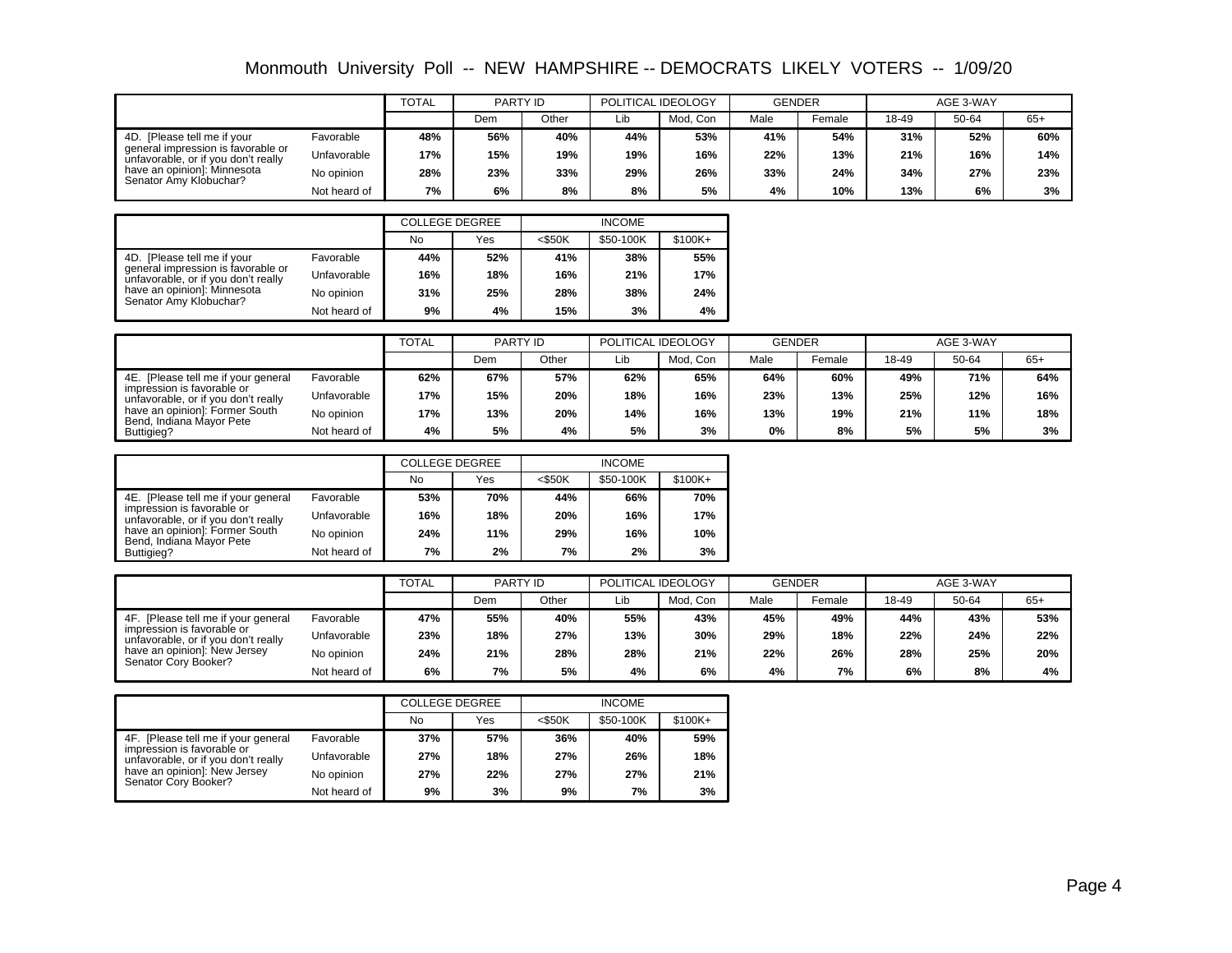|                                                                                                                                                               |              |     | <b>TOTAL</b><br>PARTY ID |       | POLITICAL IDEOLOGY |          | <b>GENDER</b> |        | AGE 3-WAY |       |       |
|---------------------------------------------------------------------------------------------------------------------------------------------------------------|--------------|-----|--------------------------|-------|--------------------|----------|---------------|--------|-----------|-------|-------|
|                                                                                                                                                               |              |     | Dem                      | Other | Lib                | Mod. Con | Male          | Female | 18-49     | 50-64 | $65+$ |
| [Please tell me if your<br>4G.<br>general impression is favorable or<br>unfavorable, or if you don't really<br>have an opinion]: Entrepreneur<br>Andrew Yang? | Favorable    | 53% | 53%                      | 53%   | 57%                | 50%      | 54%           | 52%    | 58%       | 56%   | 45%   |
|                                                                                                                                                               | Unfavorable  | 18% | 18%                      | 17%   | 14%                | 21%      | 19%           | 17%    | 15%       | 15%   | 22%   |
|                                                                                                                                                               | No opinion   | 25% | 25%                      | 26%   | 26%                | 24%      | 23%           | 27%    | 24%       | 25%   | 26%   |
|                                                                                                                                                               | Not heard of | 4%  | 4%                       | 5%    | 4%                 | 5%       | 4%            | 4%     | 3%        | 4%    | 6%    |

|                                                                                                          |              | <b>COLLEGE DEGREE</b> |     | <b>INCOME</b> |           |           |  |  |
|----------------------------------------------------------------------------------------------------------|--------------|-----------------------|-----|---------------|-----------|-----------|--|--|
|                                                                                                          |              | <b>No</b>             | Yes | $<$ \$50K     | \$50-100K | $$100K +$ |  |  |
| 4G. [Please tell me if your<br>general impression is favorable or<br>unfavorable, or if you don't really | Favorable    | 49%                   | 56% | 43%           | 57%       | 61%       |  |  |
|                                                                                                          | Unfavorable  | 18%                   | 18% | 19%           | 12%       | 17%       |  |  |
| have an opinion]: Entrepreneur<br>Andrew Yang?                                                           | No opinion   | 29%                   | 22% | 30%           | 28%       | 19%       |  |  |
|                                                                                                          | Not heard of | 4%                    | 4%  | 7%            | 3%        | 3%        |  |  |

|                                                                                                                                                                       | <b>TOTAL</b> |     | PARTY ID |       | POLITICAL IDEOLOGY |          | <b>GENDER</b> |                    | AGE 3-WAY |       |       |
|-----------------------------------------------------------------------------------------------------------------------------------------------------------------------|--------------|-----|----------|-------|--------------------|----------|---------------|--------------------|-----------|-------|-------|
|                                                                                                                                                                       |              |     | Dem      | Other | Lib                | Mod. Con | Male          | <sup>⊏</sup> emale | 18-49     | 50-64 | $65+$ |
| 4H. [Please tell me if your<br>general impression is favorable or<br>unfavorable, or if you don't really<br>have an opinion]: Former hedge<br>fund manager Tom Steyer | Favorable    | 41% | 44%      | 38%   | 41%                | 43%      | 41%           | 42%                | 36%       | 40%   | 48%   |
|                                                                                                                                                                       | Unfavorable  | 26% | 26%      | 27%   | 27%                | 25%      | 28%           | 25%                | 26%       | 25%   | 27%   |
|                                                                                                                                                                       | No opinion   | 27% | 26%      | 29%   | 28%                | 27%      | 27%           | 28%                | 33%       | 28%   | 21%   |
|                                                                                                                                                                       | Not heard of | 5%  | 4%       | 6%    | 4%                 | 5%       | 5%            | 5%                 | 5%        | 7%    | 4%    |

|                                                                                                                                                                       |              | <b>COLLEGE DEGREE</b> |     |           | <b>INCOME</b> |           |
|-----------------------------------------------------------------------------------------------------------------------------------------------------------------------|--------------|-----------------------|-----|-----------|---------------|-----------|
|                                                                                                                                                                       |              | No                    | Yes | $<$ \$50K | \$50-100K     | $$100K +$ |
| 4H. [Please tell me if your<br>general impression is favorable or<br>unfavorable, or if you don't really<br>have an opinion]: Former hedge<br>fund manager Tom Steyer | Favorable    | 46%                   | 38% | 38%       | 44%           | 42%       |
|                                                                                                                                                                       | Unfavorable  | 19%                   | 32% | 24%       | 25%           | 28%       |
|                                                                                                                                                                       | No opinion   | 29%                   | 26% | 33%       | 26%           | 24%       |
|                                                                                                                                                                       | Not heard of | 6%                    | 4%  | 5%        | 5%            | 6%        |

|                                                                                                                                                                                 |              | <b>TOTAL</b> | PARTY ID |       | POLITICAL IDEOLOGY |          | <b>GENDER</b> |        | AGE 3-WAY |       |       |
|---------------------------------------------------------------------------------------------------------------------------------------------------------------------------------|--------------|--------------|----------|-------|--------------------|----------|---------------|--------|-----------|-------|-------|
|                                                                                                                                                                                 |              |              | Dem      | Other | Lib                | Mod. Con | Male          | Female | 18-49     | 50-64 | $65+$ |
| 4. [Please tell me if your general<br>impression is favorable or<br>unfavorable, or if you don't really<br>have an opinion]: Former<br>Massachusetts Governor Deval<br>Patrick? | Favorable    | 27%          | 28%      | 25%   | 27%                | 28%      | 23%           | 30%    | 23%       | 30%   | 27%   |
|                                                                                                                                                                                 | Unfavorable  | 32%          | 34%      | 30%   | 32%                | 32%      | 37%           | 29%    | 32%       | 30%   | 35%   |
|                                                                                                                                                                                 | No opinion   | 34%          | 31%      | 36%   | 32%                | 35%      | 33%           | 34%    | 31%       | 36%   | 35%   |
|                                                                                                                                                                                 | Not heard of | 7%           | 6%       | 8%    | 9%                 | 5%       | 6%            | 8%     | 15%       | 3%    | 4%    |

|                                                                                                                                                                      |              | <b>COLLEGE DEGREE</b> |     | <b>INCOME</b> |           |           |  |
|----------------------------------------------------------------------------------------------------------------------------------------------------------------------|--------------|-----------------------|-----|---------------|-----------|-----------|--|
|                                                                                                                                                                      |              | No                    | Yes | $<$ \$50K     | \$50-100K | $$100K +$ |  |
| 41. [Please tell me if your general<br>impression is favorable or<br>unfavorable, or if you don't really<br>have an opinion]: Former<br>Massachusetts Governor Deval | Favorable    | 22%                   | 31% | 21%           | 20%       | 37%       |  |
|                                                                                                                                                                      | Unfavorable  | 35%                   | 30% | 31%           | 34%       | 34%       |  |
|                                                                                                                                                                      | No opinion   | 34%                   | 33% | 40%           | 37%       | 24%       |  |
| Patrick?                                                                                                                                                             | Not heard of | 9%                    | 6%  | 9%            | 9%        | 5%        |  |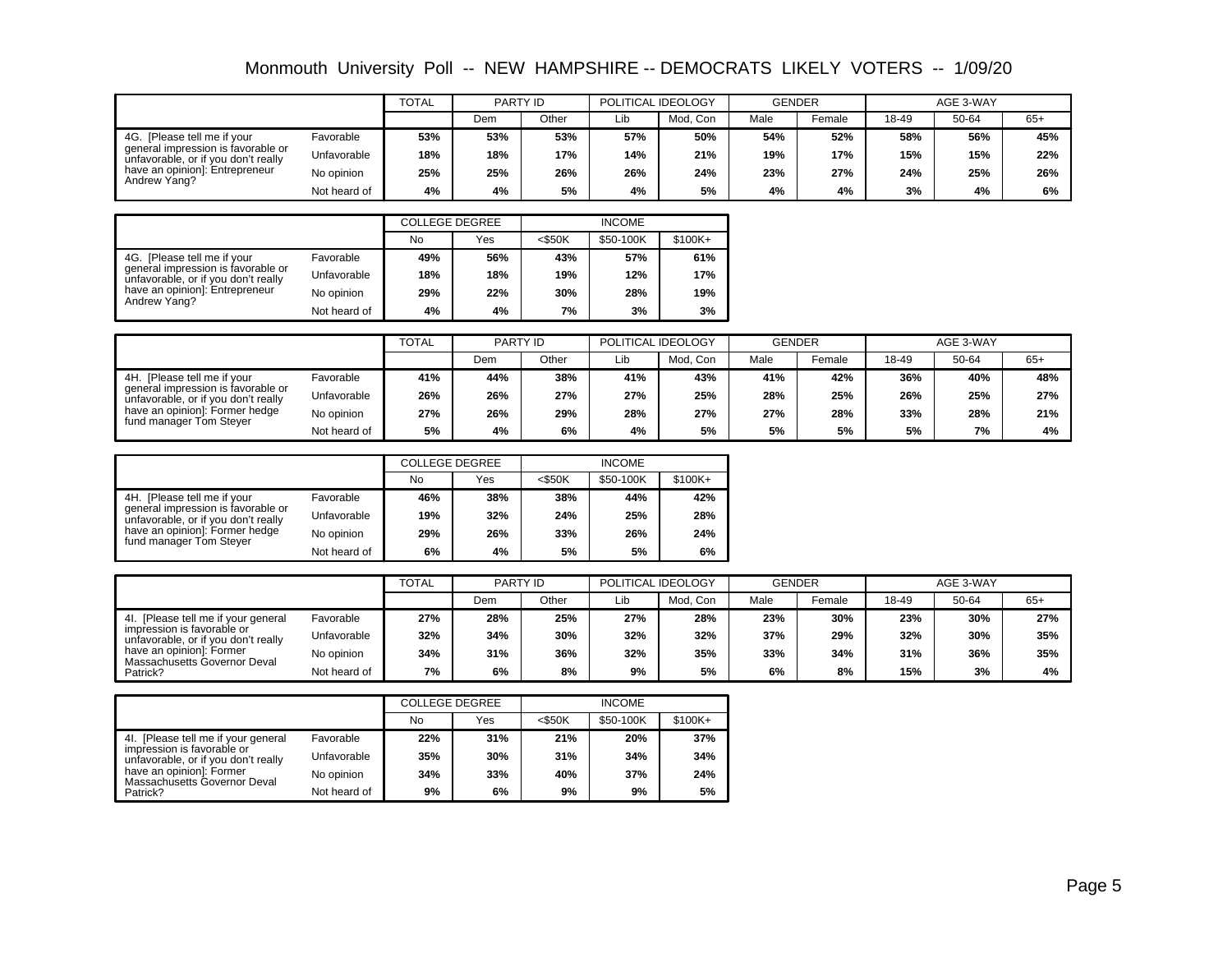|                                                                  |                           | <b>TOTAL</b> | PARTY ID |       | POLITICAL IDEOLOGY |          | <b>GENDER</b> |        | AGE 3-WAY |       |
|------------------------------------------------------------------|---------------------------|--------------|----------|-------|--------------------|----------|---------------|--------|-----------|-------|
|                                                                  |                           |              | Dem      | Other | Lib                | Mod. Con | Male          | Female | 18-49     | 50-64 |
| 5. Do you think voters in states<br>like Iowa and New Hampshire  | Too much influence        | 20%          | 24%      | 16%   | 26%                | 14%      | 23%           | 17%    | 26%       | 16%   |
| have too much influence on who<br>wins the party nominations for | Not enough influence      | 11%          | 10%      | 11%   | 6%                 | 15%      | 12%           | 10%    | 16%       | 9%    |
| president, not enough influence,<br>or about the right amount of | Right amount of influence | 63%          | 57%      | 70%   | 62%                | 66%      | 61%           | 64%    | 54%       | 67%   |
| influence on who wins the party<br>nominations for president?    | [VOL] Dont know           | 7%           | 9%       | 4%    | 6%                 | 5%       | 4%            | 9%     | 4%        | 8%    |

|                                                                                                                                                                                                         |                           | AGE 3-WAY |     | <b>COLLEGE DEGREE</b> | <b>INCOME</b> |           |          |  |
|---------------------------------------------------------------------------------------------------------------------------------------------------------------------------------------------------------|---------------------------|-----------|-----|-----------------------|---------------|-----------|----------|--|
|                                                                                                                                                                                                         |                           | $65+$     | No  | Yes                   | $<$ \$50K     | \$50-100K | $$100K+$ |  |
| 5. Do you think voters in states<br>like Iowa and New Hampshire<br>have too much influence on who<br>wins the party nominations for<br>president, not enough influence,<br>or about the right amount of | Too much influence        | 19%       | 15% | 24%                   | 20%           | 17%       | 24%      |  |
|                                                                                                                                                                                                         | Not enough influence      | 6%        | 15% | 7%                    | 13%           | 13%       | 10%      |  |
|                                                                                                                                                                                                         | Right amount of influence | 67%       | 62% | 64%                   | 60%           | 64%       | 64%      |  |
| influence on who wins the party<br>nominations for president?                                                                                                                                           | [VOL] Dont know           | 8%        | 8%  | 5%                    | 7%            | 6%        | 2%       |  |

|                                                                                                                                                                                                                                        |                   | <b>TOTAL</b> | PARTY ID |       | POLITICAL IDEOLOGY |          | <b>GENDER</b> |        | AGE 3-WAY |       |       |
|----------------------------------------------------------------------------------------------------------------------------------------------------------------------------------------------------------------------------------------|-------------------|--------------|----------|-------|--------------------|----------|---------------|--------|-----------|-------|-------|
|                                                                                                                                                                                                                                        |                   |              | Dem      | Other | Lib                | Mod. Con | Male          | Female | 18-49     | 50-64 | $65+$ |
| 6. Do you think having IA and NH<br>go first in the nominating process<br>makes it more likely or less likely<br>Less likelv<br>that the Democratic Party will<br>nominate the best candidate for<br>president, or do you think having | More likely       | 21%          | 23%      | 20%   | 21%                | 23%      | 22%           | 21%    | 23%       | 24%   | 17%   |
|                                                                                                                                                                                                                                        |                   | 9%           | 8%       | 9%    | 12%                | 6%       | 7%            | 10%    | 14%       | 9%    | 4%    |
|                                                                                                                                                                                                                                        | Little difference | 63%          | 62%      | 65%   | 60%                | 65%      | 65%           | 62%    | 60%       | 61%   | 69%   |
| those states go first makes little<br>difference                                                                                                                                                                                       | [VOL] Dont know   | 7%           | 7%       | 6%    | 7%                 | 6%       | 6%            | 7%     | 3%        | 7%    | 10%   |

|                                                                                                                                                                                                   |                   | <b>COLLEGE DEGREE</b> |     |           |           |          |
|---------------------------------------------------------------------------------------------------------------------------------------------------------------------------------------------------|-------------------|-----------------------|-----|-----------|-----------|----------|
|                                                                                                                                                                                                   |                   | No                    | Yes | $<$ \$50K | \$50-100K | $$100K+$ |
| 6. Do you think having IA and NH<br>go first in the nominating process                                                                                                                            | More likely       | 20%                   | 23% | 25%       | 16%       | 23%      |
| makes it more likely or less likely<br>that the Democratic Party will<br>nominate the best candidate for<br>president, or do you think having<br>those states go first makes little<br>difference | Less likely       | 11%                   | 6%  | 8%        | 11%       | 8%       |
|                                                                                                                                                                                                   | Little difference | 60%                   | 66% | 57%       | 71%       | 62%      |
|                                                                                                                                                                                                   | [VOL] Dont know   | 9%                    | 5%  | 10%       | 2%        | 7%       |

|                                                                                                                                                                                                                                                                      |                                                 | <b>TOTAL</b> | PARTY ID |       | POLITICAL IDEOLOGY |          | <b>GENDER</b> |        | AGE 3-WAY |       |
|----------------------------------------------------------------------------------------------------------------------------------------------------------------------------------------------------------------------------------------------------------------------|-------------------------------------------------|--------------|----------|-------|--------------------|----------|---------------|--------|-----------|-------|
|                                                                                                                                                                                                                                                                      |                                                 |              | Dem      | Other | Lib                | Mod, Con | Male          | Female | 18-49     | 50-64 |
| 7. [diversity intro] Does the current<br>presidential primary calendar give<br>all types of Democratic voters an<br>equal voice in the partys<br>presidential nomination process or<br>does the calendar give some<br>types of voters more influence<br>than others? | Gives all an equal voice                        | 38%          | 39%      | 37%   | 31%                | 43%      | 40%           | 36%    | 37%       | 31%   |
|                                                                                                                                                                                                                                                                      | Some have A LOT more influence                  | 18%          | 18%      | 17%   | 23%                | 14%      | 17%           | 18%    | 16%       | 19%   |
|                                                                                                                                                                                                                                                                      | Some have A LITTLE more<br>influence            | 17%          | 17%      | 16%   | 18%                | 16%      | 18%           | 16%    | 21%       | 19%   |
|                                                                                                                                                                                                                                                                      | Some have more influence - not<br>sure how much | 12%          | 9%       | 14%   | 15%                | 10%      | 10%           | 14%    | 13%       | 13%   |
|                                                                                                                                                                                                                                                                      | [VOL] Dont know                                 | 15%          | 15%      | 16%   | 13%                | 16%      | 15%           | 16%    | 12%       | 18%   |